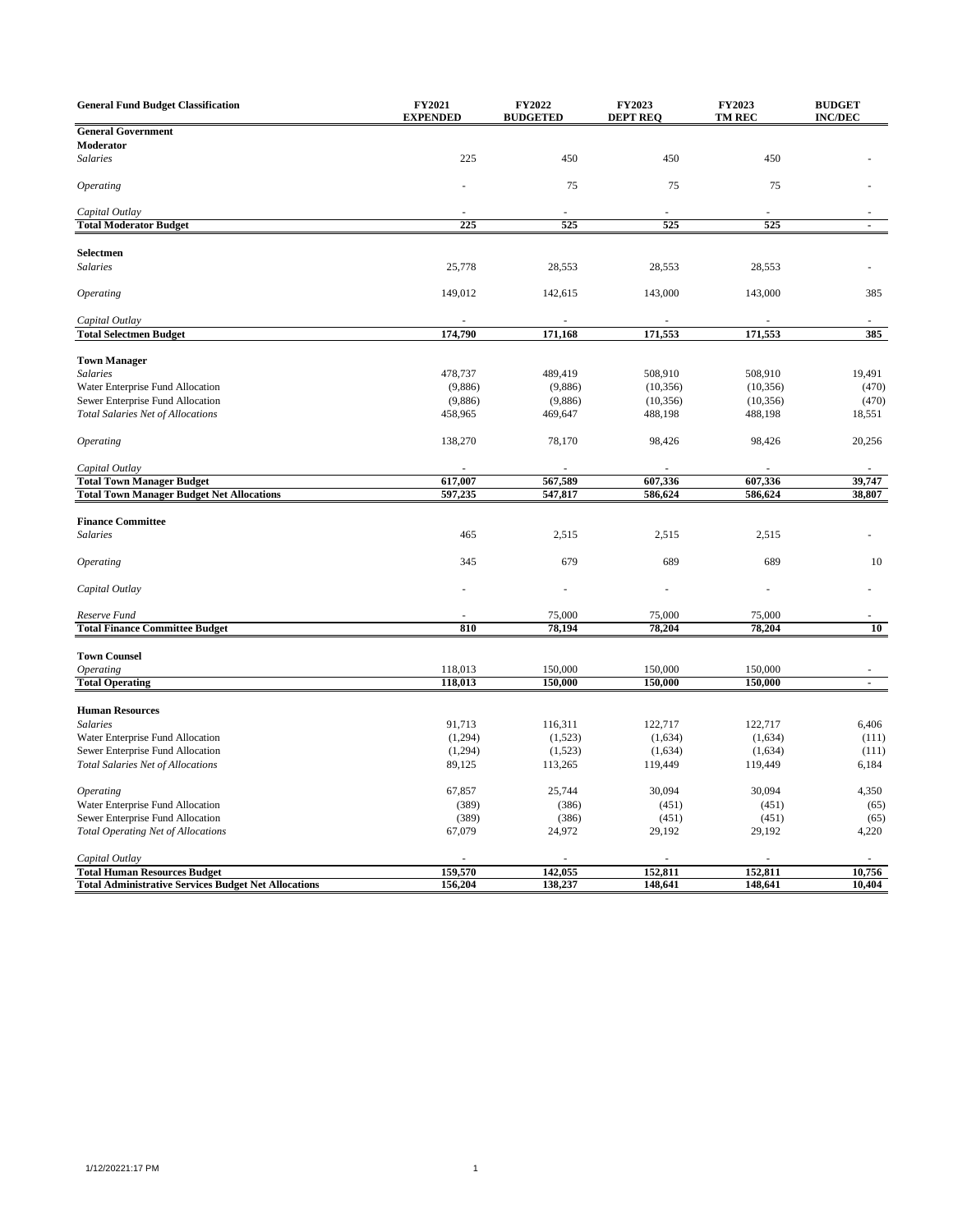| <b>General Fund Budget Classification</b>                                     | FY2021<br><b>EXPENDED</b> | <b>FY2022</b><br><b>BUDGETED</b> | <b>FY2023</b><br><b>DEPT REQ</b> | <b>FY2023</b><br><b>TM REC</b> | <b>BUDGET</b><br><b>INC/DEC</b> |
|-------------------------------------------------------------------------------|---------------------------|----------------------------------|----------------------------------|--------------------------------|---------------------------------|
|                                                                               |                           |                                  |                                  |                                |                                 |
| <b>Town Clerk</b><br><b>Salaries</b>                                          | 266,598                   | 278,925                          | 295,428                          | 295,428                        | 16,503                          |
|                                                                               |                           |                                  |                                  |                                |                                 |
| <b>Operating</b>                                                              | 18,066                    | 20,661                           | 23,446                           | 23,446                         | 2,785                           |
| Capital Outlay                                                                |                           |                                  |                                  |                                |                                 |
| <b>Total Town Clerk Budget</b>                                                | 284,664                   | 299,586                          | 318,874                          | 318,874                        | 19,288                          |
|                                                                               |                           |                                  |                                  |                                |                                 |
| <b>Election</b>                                                               |                           |                                  |                                  |                                |                                 |
| <b>Salaries</b>                                                               | 64,654                    | 31,500                           | 96,100                           | 96,100                         | 64,600                          |
| <b>Operating</b>                                                              | 19,275                    | 13,700                           | 42,550                           | 42,550                         | 28,850                          |
| Capital Outlay                                                                |                           |                                  | 8,200                            | 8,200                          | 8,200                           |
| <b>Total Election Budget</b>                                                  | 83,928                    | 45,200                           | 146,850                          | 146,850                        | 101,650                         |
|                                                                               |                           |                                  |                                  |                                |                                 |
| <b>Board of Registrars</b>                                                    |                           |                                  |                                  |                                |                                 |
| <b>Salaries</b>                                                               | 2,850                     | 2,850                            | 2,850                            | 2,850                          |                                 |
|                                                                               | 342                       | 700                              | 700                              | 700                            |                                 |
| Operating                                                                     |                           |                                  |                                  |                                |                                 |
| Capital Outlay                                                                |                           |                                  |                                  |                                |                                 |
| <b>Total Board of Registrars Budget</b>                                       | 3,192                     | 3,550                            | 3,550                            | 3,550                          | $\overline{a}$                  |
|                                                                               |                           |                                  |                                  |                                |                                 |
| <b>Computer Services</b>                                                      |                           |                                  |                                  |                                |                                 |
| <b>Salaries</b>                                                               | 110,743                   | 172,229                          | 176,165                          | 176,165                        | 3,936                           |
| Water Enterprise Fund Allocation                                              | (1, 810)                  | (1,828)                          | (2,588)                          | (2,588)                        | (760)                           |
| Sewer Enterprise Fund Allocation                                              | (1, 810)                  | (1,828)                          | (2,588)                          | (2,588)                        | (760)                           |
| <b>Total Salaries Net of Allocations</b>                                      | 107,123                   | 168,573                          | 170,989                          | 170,989                        | 2,416                           |
| <i><b>Operating</b></i>                                                       | 169,588                   | 176,366                          | 166,366                          | 166,366                        | (10,000)                        |
| Capital Outlay                                                                |                           |                                  |                                  |                                |                                 |
| <b>Total Computer Services Budget</b>                                         | 280,331                   | 348.595                          | 342,531                          | 342,531                        | (6,064)                         |
| <b>Total Computer Services Budget Net Allocations</b>                         | 276,711                   | 344,939                          | 337,355                          | 337,355                        | (7, 584)                        |
| <b>Total General Government</b>                                               |                           | 1,806,462                        |                                  |                                | 165,772                         |
| <b>Total General Government Net Allocations</b>                               | 1,722,531<br>1,695,773    | 1,779,216                        | 1,972,234<br>1,942,176           | 1,972,234<br>1,942,176         | 162,960                         |
|                                                                               |                           |                                  |                                  |                                |                                 |
| <b>Finance Department</b>                                                     |                           |                                  |                                  |                                |                                 |
| <b>Accounting</b>                                                             |                           |                                  |                                  |                                |                                 |
| <b>Salaries</b>                                                               | 228,463                   | 235,822                          | 237,876                          | 237,876                        | 2,054                           |
| Water Enterprise Fund Allocation                                              | (5, 498)                  | (5,667)                          | (5,947)                          | (5,947)                        | (280)                           |
| Sewer Enterprise Fund Allocation                                              | (5, 498)                  | (5,667)                          | (5,947)                          | (5,947)                        | (280)                           |
| <b>Total Salaries Net of Allocations</b>                                      | 217,467                   | 224,488                          | 225,982                          | 225,982                        | 1,494                           |
|                                                                               |                           |                                  |                                  |                                |                                 |
| Operating                                                                     | 166,384                   | 181,075                          | 186,965                          | 186,965                        | 5,890                           |
| Water Enterprise Fund Allocation                                              | (4,382)                   | (4,382)                          | (4,650)                          | (4,650)                        | (268)                           |
| Sewer Enterprise Fund Allocation<br><b>Total Operating Net of Allocations</b> | (4,382)<br>157,620        | (4,382)<br>172,311               | (4,650)<br>177,665               | (4,650)<br>177,665             | (268)<br>5,354                  |
|                                                                               |                           |                                  |                                  |                                |                                 |
| Capital Outlay                                                                |                           |                                  |                                  |                                |                                 |
| <b>Total Accounting Budget</b>                                                | 394,847                   | 416,897                          | 424,841                          | 424,841                        | 7,944                           |
| <b>Total Accounting Budget Net Allocations</b>                                | 375,087                   | 396,799                          | 403,647                          | 403,647                        | 6,848                           |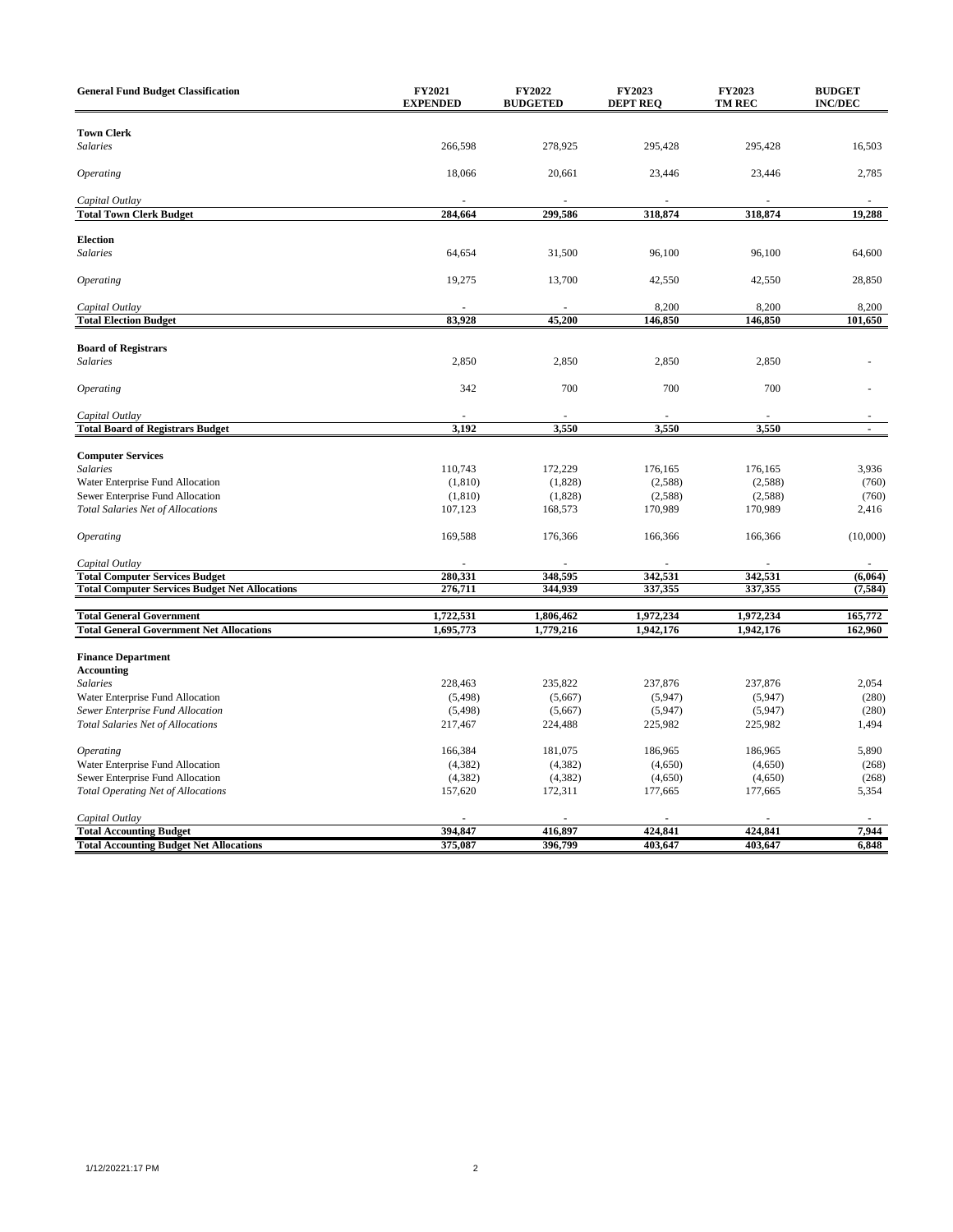| <b>General Fund Budget Classification</b>               | FY2021<br><b>EXPENDED</b> | FY2022<br><b>BUDGETED</b> | FY2023<br><b>DEPT REO</b> | FY2023<br><b>TM REC</b> | <b>BUDGET</b><br><b>INC/DEC</b> |
|---------------------------------------------------------|---------------------------|---------------------------|---------------------------|-------------------------|---------------------------------|
|                                                         |                           |                           |                           |                         |                                 |
| <b>Assessor</b>                                         |                           |                           |                           |                         |                                 |
| Salaries                                                | 254,464                   | 287,795                   | 310,000                   | 310,000                 | 22,205                          |
| Operating                                               | 50,286                    | 69,777                    | 75,880                    | 75,880                  | 6,103                           |
| Capital Outlay                                          |                           |                           |                           |                         |                                 |
| <b>Total Assessor Budget</b>                            | 304,750                   | 357,572                   | 385,880                   | 385,880                 | 28,308                          |
| <b>Treasurer/Collector</b>                              |                           |                           |                           |                         |                                 |
| <b>Salaries</b>                                         |                           |                           |                           |                         |                                 |
|                                                         | 369,506                   | 384,454                   | 403,432                   | 403,432                 | 18,978                          |
| Water Enterprise Fund Allocation                        | (25, 244)                 | (24, 622)                 | (26, 238)                 | (26, 238)               | (1,616)                         |
| Sewer Enterprise Fund Allocation                        | (25, 244)                 | (24, 622)                 | (26, 238)                 | (26, 238)               | (1,616)                         |
| <b>Total Salaries Net of Allocations</b>                | 319,018                   | 335,210                   | 350,956                   | 350,956                 | 15,746                          |
| <b>Operating</b>                                        | 83,455                    | 92,240                    | 89,115                    | 89,115                  | (3,125)                         |
| Water Enterprise Fund Allocation                        | (8,224)                   | (8,224)                   | (8,912)                   | (8,912)                 | (688)                           |
| Sewer Enterprise Fund Allocation                        | (8,224)                   | (8,224)                   | (8,912)                   | (8,912)                 | (688)                           |
|                                                         | 67,007                    | 75,792                    | 71,291                    | 71,291                  | (4,501)                         |
| <b>Total Operating Net of Allocations</b>               |                           |                           |                           |                         |                                 |
| Capital Outlay                                          |                           |                           |                           |                         |                                 |
| <b>Total Treasurer/Collector Budget</b>                 | 452,961                   | 476,694                   | 492,547                   | 492,547                 | 15,853                          |
| <b>Total Treasurer/Collector Budget Net Allocations</b> | 386,025                   | 411,002                   | 422,247                   | 422,247                 | 11,245                          |
|                                                         |                           |                           |                           |                         |                                 |
| <b>Total Finance Department</b>                         | 1,152,558                 | 1,251,163                 | 1,303,268                 | 1,303,268               | 52,104                          |
| <b>Total Finance Department Net Allocations</b>         | 1,065,862                 | 1,165,373                 | 1,211,774                 | 1,211,774               | 46,400                          |
| <b>Community Services</b>                               |                           |                           |                           |                         |                                 |
| <b>Veteran's Services</b>                               |                           |                           |                           |                         |                                 |
| <b>Salaries</b>                                         | 101,646                   | 110,249                   | 113,113                   | 113,113                 | 2,864                           |
| Operating                                               | 236,635                   | 388,600                   | 388,720                   | 388,720                 | 120                             |
|                                                         |                           |                           |                           |                         |                                 |
| Capital Outlay                                          |                           |                           |                           |                         |                                 |
| <b>Total Veteran's Budget</b>                           | 338,281                   | 498.849                   | 501,833                   | 501,833                 | 2,984                           |
| <b>Community Events</b>                                 |                           |                           |                           |                         |                                 |
| <b>Operating</b>                                        | 27,347                    | 38,100                    | 38,100                    | 38,100                  |                                 |
|                                                         |                           |                           |                           |                         |                                 |
| Capital Outlay                                          |                           |                           |                           |                         |                                 |
| <b>Total Community Events Budget</b>                    | 27,347                    | 38,100                    | 38,100                    | 38,100                  |                                 |
| <b>Total Community Services</b>                         | 365,629                   | 536,949                   | 539,933                   | 539,933                 | 2,984                           |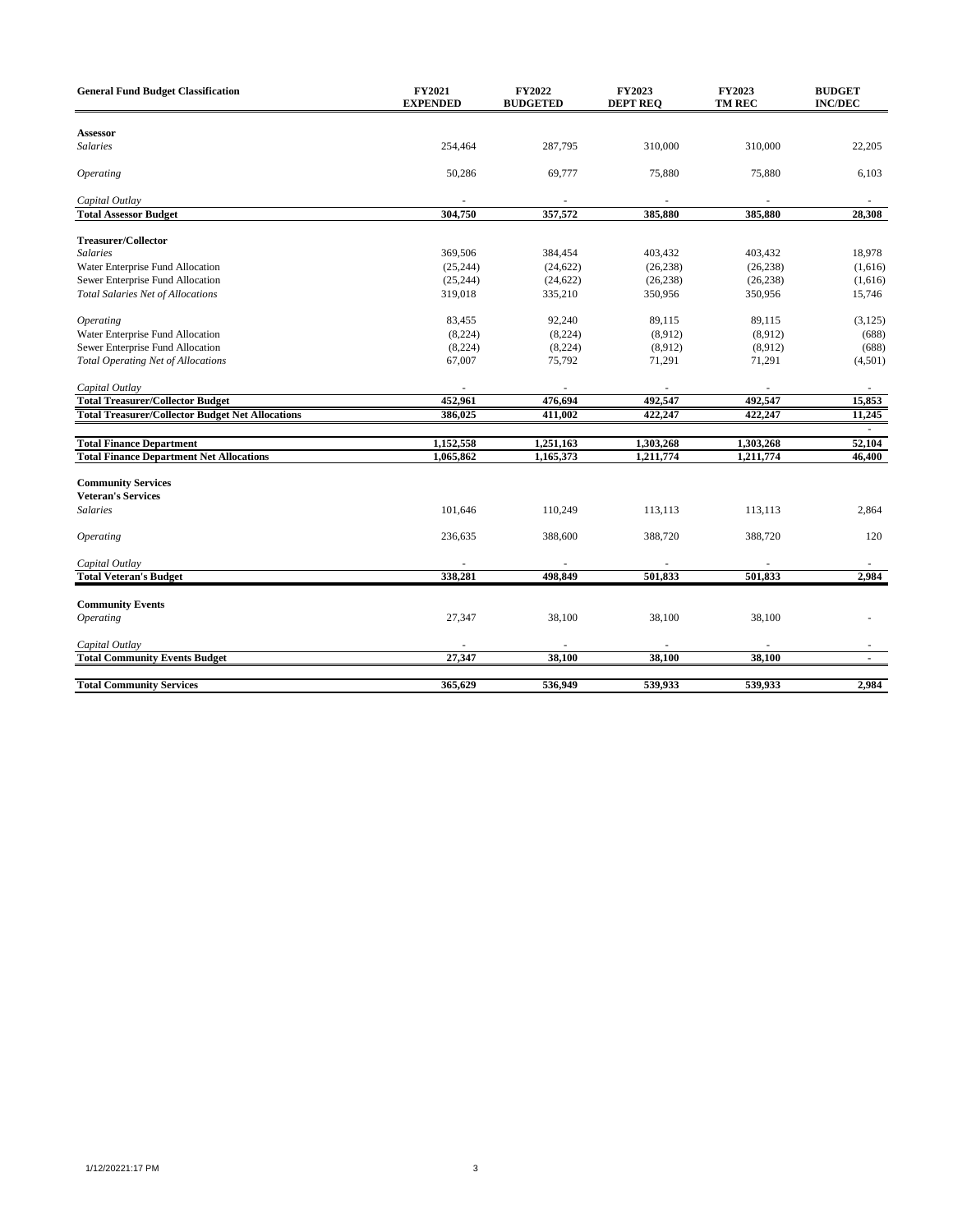| <b>General Fund Budget Classification</b>                                  | FY2021<br><b>EXPENDED</b> | FY2022<br><b>BUDGETED</b> | FY2023<br><b>DEPT REQ</b> | FY2023<br>TM REC | <b>BUDGET</b><br><b>INC/DEC</b> |
|----------------------------------------------------------------------------|---------------------------|---------------------------|---------------------------|------------------|---------------------------------|
| <b>Council on Aging</b>                                                    |                           |                           |                           |                  |                                 |
| <b>Salaries</b>                                                            | 214,135                   | 266,017                   | 273,470                   | 273,470          | 7,453                           |
| <b>Operating</b>                                                           | 181,419                   | 152,561                   | 153,175                   | 153,175          | 614                             |
| Capital Outlay                                                             |                           |                           |                           |                  |                                 |
| <b>Total Council on Aging Budget</b>                                       | 395,554                   | 418,578                   | 426,645                   | 426,645          | 8,067                           |
| <b>Facilities</b><br><b>Town Facilities and Grounds</b>                    |                           |                           |                           |                  |                                 |
| <b>Salaries</b>                                                            | 268,993                   | 304,839                   | 293,014                   | 293,014          | (11, 825)                       |
| <b>Operating</b>                                                           | 292,549                   | 212,828                   | 226,993                   | 226,993          | 14,165                          |
| Capital Outlay                                                             | 49,955                    | 35,000                    |                           |                  | (35,000)                        |
| <b>Total Town Facilities and Grounds Budget</b>                            | 611,496                   | 552,667                   | 520,007                   | 520,007          | (32,660)                        |
| <b>Town Hall</b>                                                           |                           |                           |                           |                  |                                 |
| <b>Salaries</b>                                                            | 58,127                    | 57,847                    | 59,872                    | 59,872           | 2,025                           |
| <b>Operating</b>                                                           | 242,141                   | 188,334                   | 199,984                   | 199,984          | 11,650                          |
| Capital Outlay                                                             |                           |                           |                           |                  |                                 |
| <b>Total Town Hall Budget</b>                                              | 300,268                   | 246,181                   | 259,856                   | 259,856          | 13,675                          |
| <b>Total Facilities</b>                                                    | 911,764                   | 798,848                   | 779,863                   | 779,863          | (18,985)                        |
| Library                                                                    |                           |                           |                           |                  |                                 |
| <b>Salaries</b>                                                            | 958,413                   | 1,063,437                 | 1,074,583                 | 1,074,583        | 11,146                          |
| <b>Operating</b>                                                           | 435,736                   | 388,067                   | 393,477                   | 393,477          | 5,410                           |
| Capital Outlay                                                             |                           |                           |                           |                  |                                 |
| <b>Total Library Budget</b>                                                | 1,394,149                 | 1,451,504                 | 1,468,060                 | 1,468,060        | 16,556                          |
| <b>Planning and Development</b><br><b>Planning (Community Development)</b> |                           |                           |                           |                  |                                 |
| <b>Salaries</b>                                                            | 199,357                   | 212,327                   | 208,869                   | 208,869          | (3, 458)                        |
| <b>Operating</b>                                                           | 36,637                    | 27,692                    | 27,692                    | 27,692           |                                 |
| Capital Outlay                                                             | 13,346                    |                           |                           |                  |                                 |
| <b>Total Community Development Budget</b>                                  | 249,340                   | 240,019                   | 236,561                   | 236,561          | (3, 458)                        |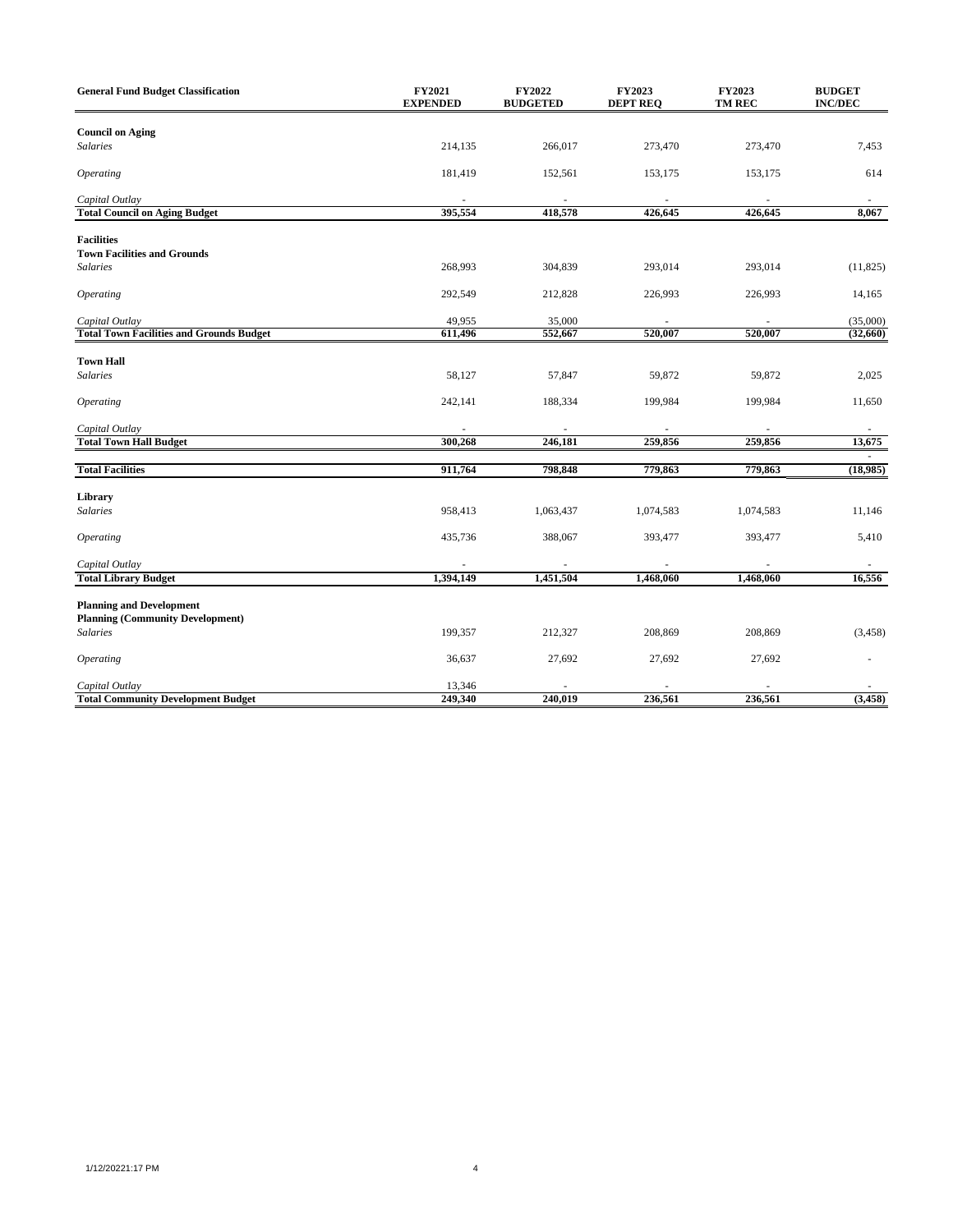| <b>General Fund Budget Classification</b>                 | FY2021<br><b>EXPENDED</b> | FY2022<br><b>BUDGETED</b> | FY2023<br><b>DEPT REQ</b> | FY2023<br>TM REC | <b>BUDGET</b><br><b>INC/DEC</b> |
|-----------------------------------------------------------|---------------------------|---------------------------|---------------------------|------------------|---------------------------------|
| <b>Building Department</b><br><b>Salaries</b>             | 330,178                   | 358,754                   | 355,233                   | 355,233          | (3,521)                         |
| <b>Operating</b>                                          | 14,040                    | 13,854                    | 16,929                    | 16,929           | 3,075                           |
| Capital Outlay<br><b>Total Building Department Budget</b> | 344,218                   | 372,608                   | 372,162                   | 372,162          | (446)                           |
|                                                           |                           |                           |                           |                  |                                 |
| <b>Board of Health</b><br><b>Salaries</b>                 | 266,991                   | 265,033                   | 274,634                   | 274,634          | 9,601                           |
| <i><b>Operating</b></i>                                   | 27,037                    | 18,013                    | 22,688                    | 22,688           | 4,675                           |
| Capital Outlay<br><b>Total Board of Health Budget</b>     | 294,028                   | 283,046                   | 297,322                   | 297,322          | 14,276                          |
|                                                           |                           |                           |                           |                  |                                 |
| <b>Total Planning and Development</b>                     | 887,587                   | 895,673                   | 906,045                   | 906,045          | 10,372                          |
| <b>Public Safety</b><br>Police                            |                           |                           |                           |                  |                                 |
| <b>Salaries</b>                                           | 6,681,871                 | 6,841,113                 | 7,100,493                 | 7,100,493        | 259,380                         |
| <b>Operating</b>                                          | 874,427                   | 764,403                   | 826,360                   | 826,360          | 61,957                          |
| Capital Outlay                                            | 446,980                   | 292,357                   | 318,867                   | 318,867          | 26,510                          |
| <b>Total Police Budget</b>                                | 8,003,278                 | 7,897,873                 | 8,245,721                 | 8,245,721        | 347,848                         |
|                                                           |                           |                           |                           |                  |                                 |
| Fire<br><b>Salaries</b>                                   | 5,464,824                 | 5,570,946                 | 5,693,739                 | 5,693,739        | 122,793                         |
| Operating                                                 | 476,888                   | 445,457                   | 450,796                   | 450,796          | 5,339                           |
| Capital Outlay                                            |                           |                           |                           |                  |                                 |
| <b>Total Fire Budget</b>                                  | 5,941,712                 | 6,016,403                 | 6,144,534                 | 6,144,534        | 128,131                         |
| <b>Emergency Management</b><br><b>Salaries</b>            |                           |                           |                           |                  |                                 |
| Operating                                                 | 10,982                    |                           |                           |                  |                                 |
| Capital Outlay                                            |                           |                           |                           |                  |                                 |
| <b>Total Emergency Mgt. Budget</b>                        | 10,982                    | $\overline{a}$            | $\overline{a}$            | $\overline{a}$   | $\overline{a}$                  |
|                                                           |                           |                           |                           |                  |                                 |
| <b>Parking Clerk</b><br><b>Salaries</b>                   | 4,000                     | 4,000                     | 4,000                     | 4,000            |                                 |
| Operating                                                 | 343                       | 1,200                     | 1,200                     | 1,200            |                                 |
| Capital Outlay                                            |                           |                           |                           |                  |                                 |
| <b>Total Parking Clerk Budget</b>                         | 4,343                     | 5,200                     | 5,200                     | 5,200            | $\overline{\phantom{a}}$        |
| <b>Total Public Safety Budget</b>                         | 13,960,315                | 13,919,476                | 14,395,455                | 14,395,455       | 475,979                         |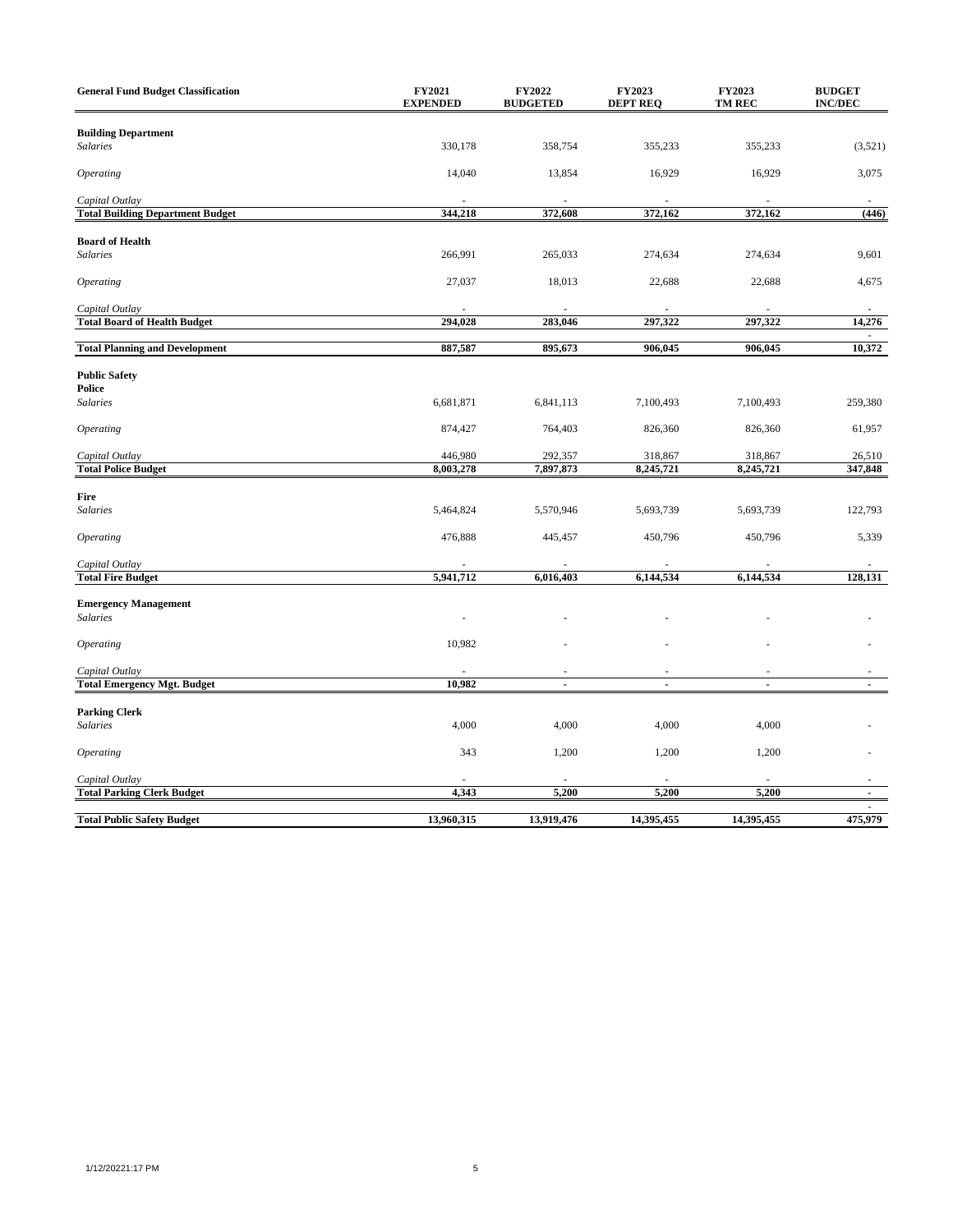| <b>General Fund Budget Classification</b>                                    | FY2021<br><b>EXPENDED</b> | FY2022<br><b>BUDGETED</b> | FY2023<br><b>DEPT REQ</b> | <b>FY2023</b><br><b>TM REC</b> | <b>BUDGET</b><br><b>INC/DEC</b> |
|------------------------------------------------------------------------------|---------------------------|---------------------------|---------------------------|--------------------------------|---------------------------------|
| <b>School Departments</b>                                                    |                           |                           |                           |                                |                                 |
| <b>Tewksbury</b>                                                             |                           |                           |                           |                                |                                 |
| Salaries                                                                     | 34,092,307                | 36,272,549                | 37,347,031                | 37,347,031                     | 1,074,482                       |
| Operating                                                                    | 15,981,616                | 14,816,386<br>850,000     | 14,957,129                | 14,957,129                     | 140,743                         |
| Capital Outlay                                                               | 2,197,478                 |                           | 850,000                   | 850,000                        |                                 |
| <b>Total School Operating Budget</b><br>Offsets                              | 52,271,400                | 51,938,935<br>×.          | 53,154,160                | 53,154,160                     | 1,215,225                       |
| <b>Net School Operating Budget</b>                                           | 52,271,400                | 51,938,935                | 53,154,160                | 53,154,160                     | 1,215,225                       |
| <b>Fixed Costs</b>                                                           |                           |                           |                           |                                |                                 |
| Health                                                                       | 7,736,898                 | 8,074,076                 | 8,160,761                 | 8,160,761                      | 86,685                          |
| Retirement                                                                   | 1,533,339                 | 1,619,695                 | 1,727,370                 | 1,727,370                      | 107,675                         |
| Medicare                                                                     | 500,636                   | 538,080                   | 550,186                   | 550,186                        | 12,106                          |
| Unemployment                                                                 | 4,063                     | 150,000                   | 150,000                   | 150,000                        |                                 |
| Insurance                                                                    | 254,179                   | 297,070                   | 454,961                   | 454,961                        | 157,891                         |
| Principal                                                                    |                           |                           |                           |                                |                                 |
| Long Term Interest                                                           |                           | ÷.                        | ÷,                        |                                | ×,                              |
| Short Term Interest                                                          |                           |                           |                           |                                |                                 |
| <b>Total Fixed Costs</b>                                                     | 10,029,114                | 10,678,921                | 11,043,278                | 11,043,278                     | 364,357                         |
| <b>Town Tewksbury School Budget</b>                                          | 62,300,515                | 62,617,856                | 64,197,438                | 64,197,438                     | 1,579,582                       |
| <b>Exempt School Debt Principal</b>                                          | 4,467,965                 | 4,419,155                 | 4,195,000                 | 4,195,000                      | (224, 155)                      |
| <b>Exempt School Exempt Interest</b>                                         | 2,790,042                 | 2,622,533                 | 2,408,450                 | 2,408,450                      | (214, 083)                      |
|                                                                              |                           |                           |                           |                                |                                 |
| <b>Shawsheen Regional Vocational School</b>                                  | 6,924,597                 | 6,843,037                 | 7,253,619                 | 7,253,619                      | 410,582                         |
| <b>Essex North Shore Agricultural and Tech. School District</b>              | 135,934                   | 142,731                   | 133,414                   | 133,414                        | (9,317)                         |
| <b>Total School Departments</b>                                              | 76,619,053                | 76,645,312                | 78,187,921                | 78,187,921                     | 1,542,609                       |
|                                                                              |                           |                           |                           |                                |                                 |
| <b>Department of Public Works</b>                                            |                           |                           |                           |                                |                                 |
| <b>DPW</b> Administration                                                    |                           |                           |                           |                                |                                 |
| <b>Salaries</b>                                                              | 401,325<br>(66, 578)      | 417,727<br>(66, 128)      | 595,231<br>(72, 408)      | 595,231                        | 177,504<br>(6,280)              |
| Water Enterprise Fund Allocation<br>Sewer Enterprise Fund Allocation         | (66, 578)                 | (66, 128)                 | (72, 408)                 | (72, 408)                      | (6,280)                         |
|                                                                              | 268,169                   | 285,471                   | 450,415                   | (72, 408)<br>450,415           | 164,944                         |
| <b>Total Salaries Net of Allocations</b>                                     |                           |                           |                           |                                |                                 |
| <i><b>Operating</b></i>                                                      | 152,442                   | 144,445                   | 140,140                   | 140,140                        | (4,305)                         |
| Water Enterprise Fund Allocation                                             | (36, 281)                 | (36,111)                  | (35,035)                  | (35,035)                       | 1,076                           |
| Sewer Enterprise Fund Allocation                                             | (36, 281)                 | (36,111)                  | (35,035)                  | (35,035)                       | 1,076                           |
| <b>Total Operating Net of Allocations</b>                                    | 79,880                    | 72,223                    | 70,070                    | 70,070                         | (2,153)                         |
|                                                                              |                           |                           |                           |                                |                                 |
| Capital Outlay                                                               |                           |                           |                           |                                |                                 |
| <b>Total DPW Administration Budget</b>                                       | 553,767                   | 562,172                   | 735,371                   | 735.371                        | 173.199                         |
| <b>Total DPW Administration Budget Net Allocations</b>                       | 348,049                   | 357,694                   | 520,485                   | 520,485                        | 162,791                         |
|                                                                              |                           |                           |                           |                                |                                 |
| <b>DPW Engineering</b>                                                       |                           |                           |                           |                                |                                 |
| <b>Salaries</b>                                                              | 495,150                   | 525,436                   | 534,261                   | 534,261                        | 8,825                           |
| Water Enterprise Fund Allocation                                             | (164, 074)                | (166, 892)                | (172, 301)                | (172, 301)                     | (5,409)                         |
| Sewer Enterprise Fund Allocation<br><b>Total Salaries Net of Allocations</b> | (161, 357)<br>169,719     | (164, 778)                | (172, 267)                | (172, 267)                     | (7, 489)                        |
|                                                                              |                           | 193,766                   | 189,693                   | 189,693                        | (4,073)                         |
| Operating                                                                    | 42,345                    | 39,941                    | 39,867                    | 39,867                         | (74)                            |
| Water Enterprise Fund Allocation                                             | (15,509)                  | (16, 775)                 | (16,744)                  | (16, 744)                      | 31                              |
| Sewer Enterprise Fund Allocation                                             | (12, 555)                 | (13,580)                  | (13, 555)                 | (13, 555)                      | 25                              |
| <b>Total Operating Net of Allocations</b>                                    | 14,281                    | 9,586                     | 9,568                     | 9,568                          | (18)                            |
| Capital Outlav                                                               |                           |                           |                           |                                |                                 |
| <b>Total DPW Engineering Budget</b>                                          | 537,495                   | 565,377                   | 574,128                   | 574,128                        | 8,751                           |
| <b>Total DPW Engineering Budget Net Allocations</b>                          | 184,000                   | 203,352                   | 199,261                   | 199,261                        | (4,091)                         |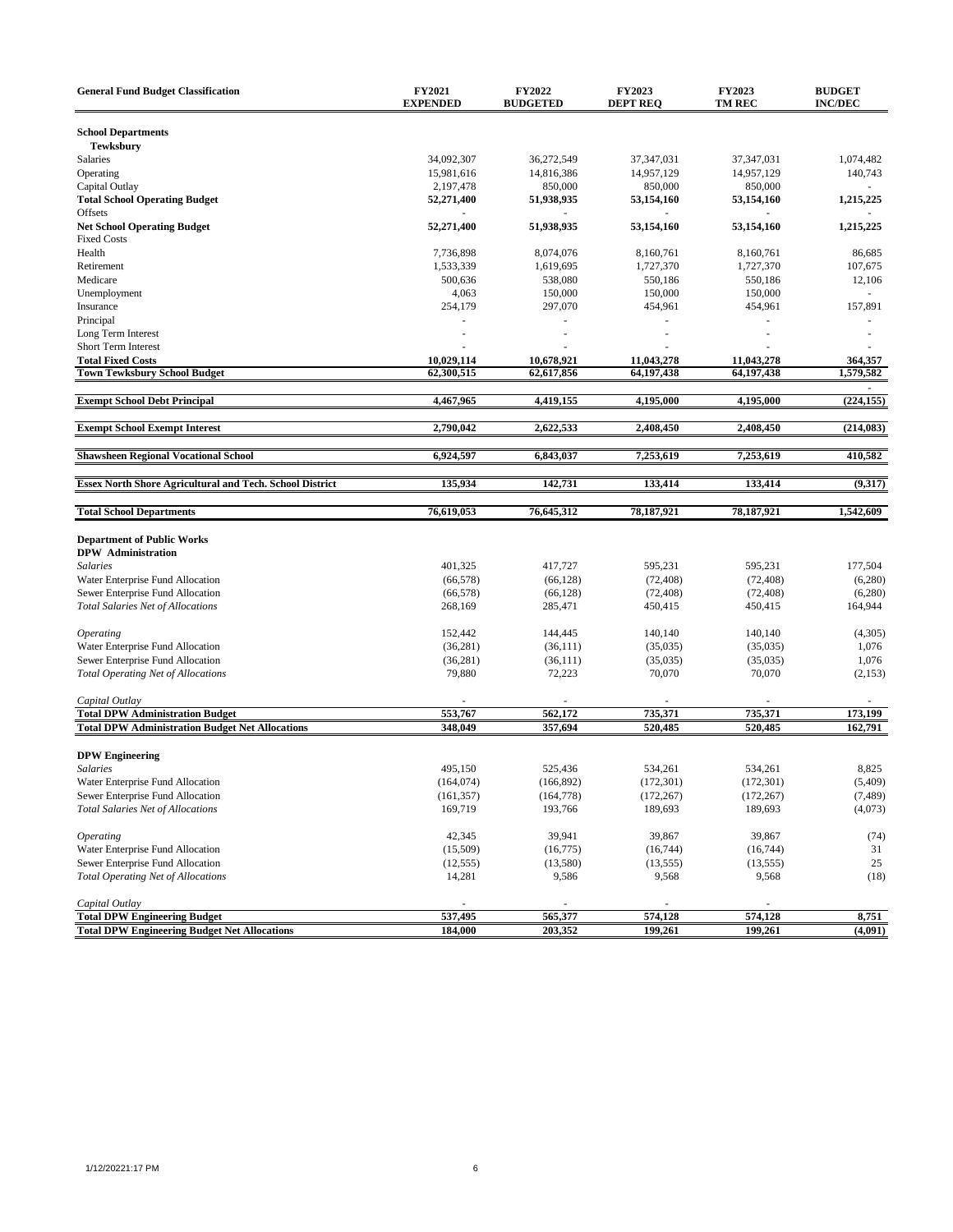| <b>General Fund Budget Classification</b>            | <b>FY2021</b><br><b>EXPENDED</b> | FY2022<br><b>BUDGETED</b> | <b>FY2023</b><br><b>DEPT REQ</b> | FY2023<br><b>TM REC</b> | <b>BUDGET</b><br><b>INC/DEC</b> |
|------------------------------------------------------|----------------------------------|---------------------------|----------------------------------|-------------------------|---------------------------------|
|                                                      |                                  |                           |                                  |                         |                                 |
| <b>DPW Highway</b>                                   |                                  |                           |                                  |                         |                                 |
| Salaries                                             | 876,499                          | 925,270                   | 931,241                          | 931,241                 | 5,971                           |
| <i><b>Operating</b></i>                              | 466,225                          | 349,910                   | 381,065                          | 381,065                 | 31,155                          |
| Capital Outlay                                       |                                  |                           |                                  |                         |                                 |
| <b>Total DPW Highway Budget</b>                      | 1,342,724                        | 1,275,180                 | 1,312,306                        | 1,312,306               | 37,126                          |
| <b>DPW Forestry</b>                                  |                                  |                           |                                  |                         |                                 |
| <b>Salaries</b>                                      |                                  |                           |                                  |                         |                                 |
| <b>Operating</b>                                     | 128,416                          | 113,255                   | 117,200                          | 117,200                 | 3,945                           |
| Capital Outlay                                       |                                  |                           |                                  |                         |                                 |
| <b>Total DPW Forestry Budget</b>                     | 128,416                          | 113,255                   | 117,200                          | 117,200                 | 3,945                           |
|                                                      |                                  |                           |                                  |                         |                                 |
| <b>DPW Fleet Maintenance</b>                         |                                  |                           |                                  |                         |                                 |
| <b>Salaries</b>                                      | 267,844                          | 319,948                   | 328,093                          | 328,093                 | 8,145                           |
| Water Enterprise Fund Allocation                     | (52, 121)                        | (51, 496)                 | (54,021)                         | (54, 021)               | (2,525)                         |
| Sewer Enterprise Fund Allocation                     | (52, 121)                        | (51, 496)                 | (54, 021)                        | (54,021)                | (2,525)                         |
| <b>Total Salaries Net of Allocations</b>             | 163,602                          | 216,956                   | 220,051                          | 220,051                 | 3,095                           |
| <b>Operating</b>                                     | 583,985                          | 517,495                   | 576,845                          | 576,845                 | 59,350                          |
| Water Enterprise Fund Allocation                     | (53, 479)                        | (55,299)                  | (60,007)                         | (60,007)                | (4,708)                         |
| Sewer Enterprise Fund Allocation                     | (53, 479)                        | (55,299)                  | (60,007)                         | (60,007)                | (4,708)                         |
| <b>Total Operating Net of Allocations</b>            | 477,027                          | 406,897                   | 456,831                          | 456,831                 | 49,934                          |
| Capital Outlay                                       | 24,000                           |                           |                                  |                         |                                 |
| <b>Total DPW Fleet Maint, Budget</b>                 | 875,829                          | 837,443                   | 904,938                          | 904,938                 | 67,495                          |
| <b>Total DPW Fleet Maint, Budget Net Allocations</b> | 664,629                          | 623,853                   | 676,882                          | 676,882                 | 53,029                          |
|                                                      |                                  |                           |                                  |                         |                                 |
| <b>DPW Snow and Ice</b><br><b>Salaries</b>           | 203,001                          | 95,000                    | 95,000                           | 95,000                  |                                 |
|                                                      |                                  |                           |                                  |                         |                                 |
| Operating                                            | 538,000                          | 161,000                   | 161,000                          | 161,000                 |                                 |
| Capital Outlay                                       |                                  |                           |                                  |                         |                                 |
| <b>Total DPW Snow and Ice Budget</b>                 | 741,001                          | 256,000                   | 256,000                          | 256,000                 | $\overline{a}$                  |
| <b>Street Lighting</b>                               |                                  |                           |                                  |                         |                                 |
| <b>Operating</b>                                     | 256,542                          | 473,233                   | 72,750                           | 72,750                  | (400, 483)                      |
| <b>Total Street Lighting Budget</b>                  | 256,542                          | 473,233                   | 72,750                           | 72,750                  | (400, 483)                      |
|                                                      |                                  |                           |                                  |                         |                                 |
| <b>Solid Waste</b>                                   |                                  |                           |                                  |                         |                                 |
| <b>Operating</b>                                     | 2,652,041                        | 2,723,792                 | 2,858,367                        | 2,858,367               | 134,575                         |
| <b>Total Solid Waste Budget</b>                      | 2,652,041                        | 2,723,792                 | 2,858,367                        | 2,858,367               | 134,575                         |
| <b>Total DPW Budget</b>                              | 7,087,816                        | 6,806,452                 | 6,831,060                        | 6,831,060               | 24,608                          |
| <b>Total DPW Budget Net Allocations</b>              | 6,317,403                        | 6,026,359                 | 6,013,251                        | 6,013,251               | (13, 108)                       |